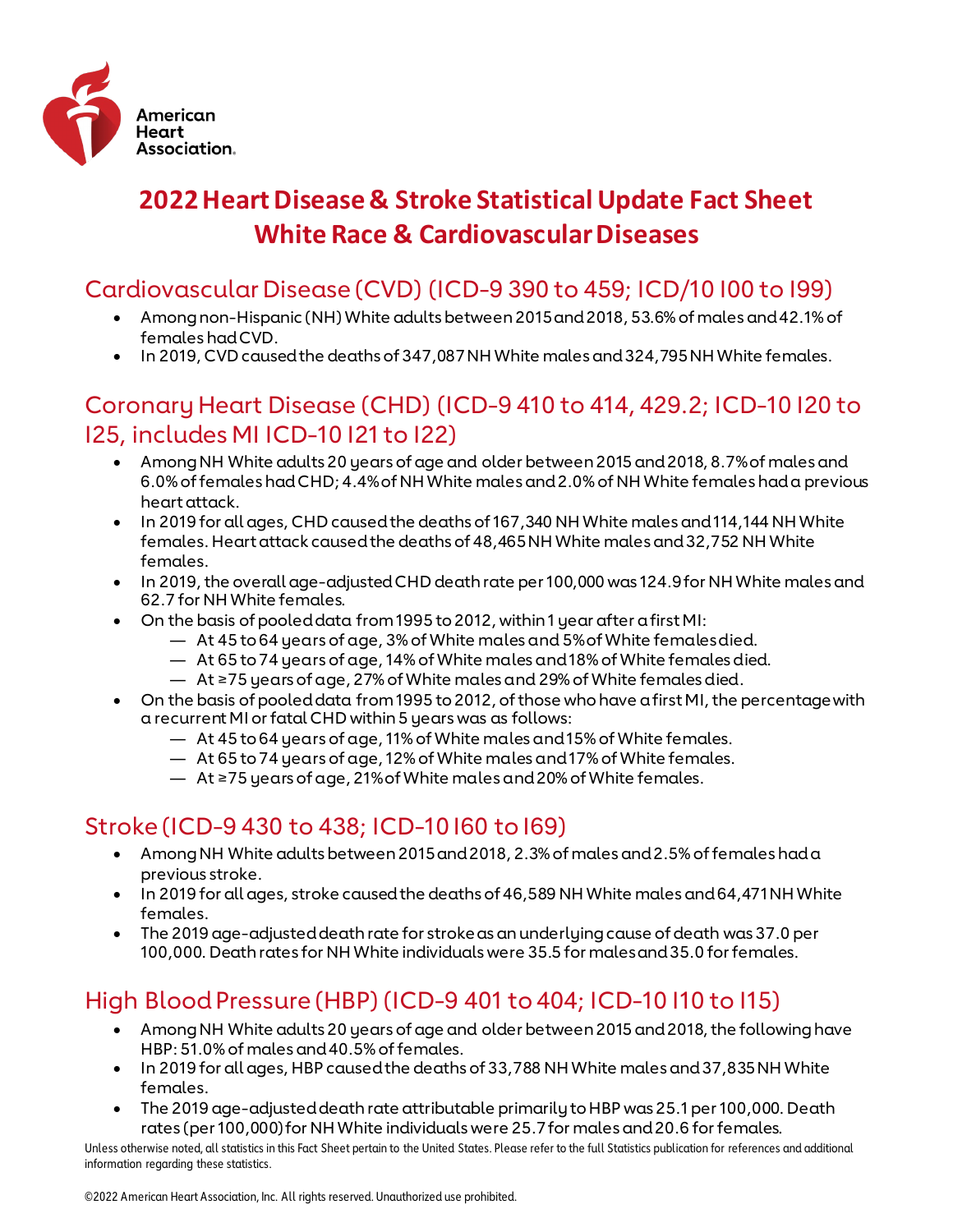# High Blood Cholesterol and Other Lipids

- Among children 6 to 11 years of age between 2015 and 2018, the mean total cholesterol level was 157.3 mg/dL. For NH White children, mean total cholesterol was 156.1 mg/dL for females and 157.8 mg/dL for females.
- Among adolescents 12 to 19 years of age between 2015 and 2018, the mean total blood cholesterol level was 155.1 mg/dL. For NH White adolescents, mean total cholesterol was 151.2mg/dL for males and 158.0 mg/dL for females.
- Among NH White adults between 2015 and 2018:
	- $\circ$  35.0% of males and 41.8% of females had total blood cholesterol levels of 200 mg/dL or higher.
	- o 10.1% of males and 13.1% of females had levels of 240 mg/dL or higher.
	- o 26.0% of males and 28.6% of females had low-density lipoprotein (LDL) cholesterol of 130 mg/dL or higher.
	- o 26.3% of males and 7.4% of females had high-density lipoprotein (HDL) cholesterol less than 40 mg/dL.

#### Smoking

- In 2019, the lifetime use of tobacco products in adolescents 12 to 17 years of age was highest among American Indians and Alaska Native (21.6%) adolescents, followed by NH Whites (14.8%), Hispanic or Latino (12.0%), NH Black (8.8%), and NH Asian (3.5%) adolescents.
- Among NH White high school and middle school students in 2020, cigarette use in the past month was 3.7%.
- Among NH White adults ≥18 years of age in 2019, 15.5% were current smokers.
- In 2019, the lifetime use of tobacco products in adults ≥18 years of age was highest among American Indians or Alaska Native (70.4%) and NH White (74.4%) adults, followed by Native Hawaiian or Other Pacific Islander (48.9%), Hispanic or Latino (51.7%), NH Black (53.0%), and NH Asian (36.9%) adults.

# Physical Inactivity

- In 2019, the prevalence of using computers ≥3 hours per day, among high school students for activities other than schoolwork (e.g., videogames or other computer games) was highest among 46.1% for all students and 45.1% for White students, compared to 47.8% for Black students, 47.2% for Hispanic students, 44.7% for American Indian/Alaska Native students, and 44.4% for Asian students,
- According to 2019 data of students in grades 9 to 12, the prevalence of watching television ≥3 hours per day was 19.8% for all students and 16.5% for White students, compared with 33.2% for American Indian/Alaska native students, 31.6% for Black students, 21.3% for Hispanic students, and 12.1% for Asian students.
- In 2018, 24.0% of all adults and 25.7% of NH White adults 18 years of age and older met the 2018 Federal Aerobic and Strengthening Physical Activity Guidelines for Adults.

# Overweight and Obesity

- Between 2015 and 2018, 35.4% of children 2 to 19 years of age in the United States were overweight or obese; 19.0% were obese. Among NH White children, 30.9% of males and 31.7% of females were overweight or obese; 16.2% of males and 14.2% of females were obese.
- Between 2015 and 2018, 71.3% of adults over age 20 in the United States were overweight or obese; 40.6% were obese.Among NH White adults, 73.9% of males and 65.4% of females were overweight or obese; 40.7% of males and 38.7% of females were obese.

Unless otherwise noted, all statistics in this Fact Sheet pertain to the United States. Please refer to the full Statistics publication for references and additional information regarding these statistics.